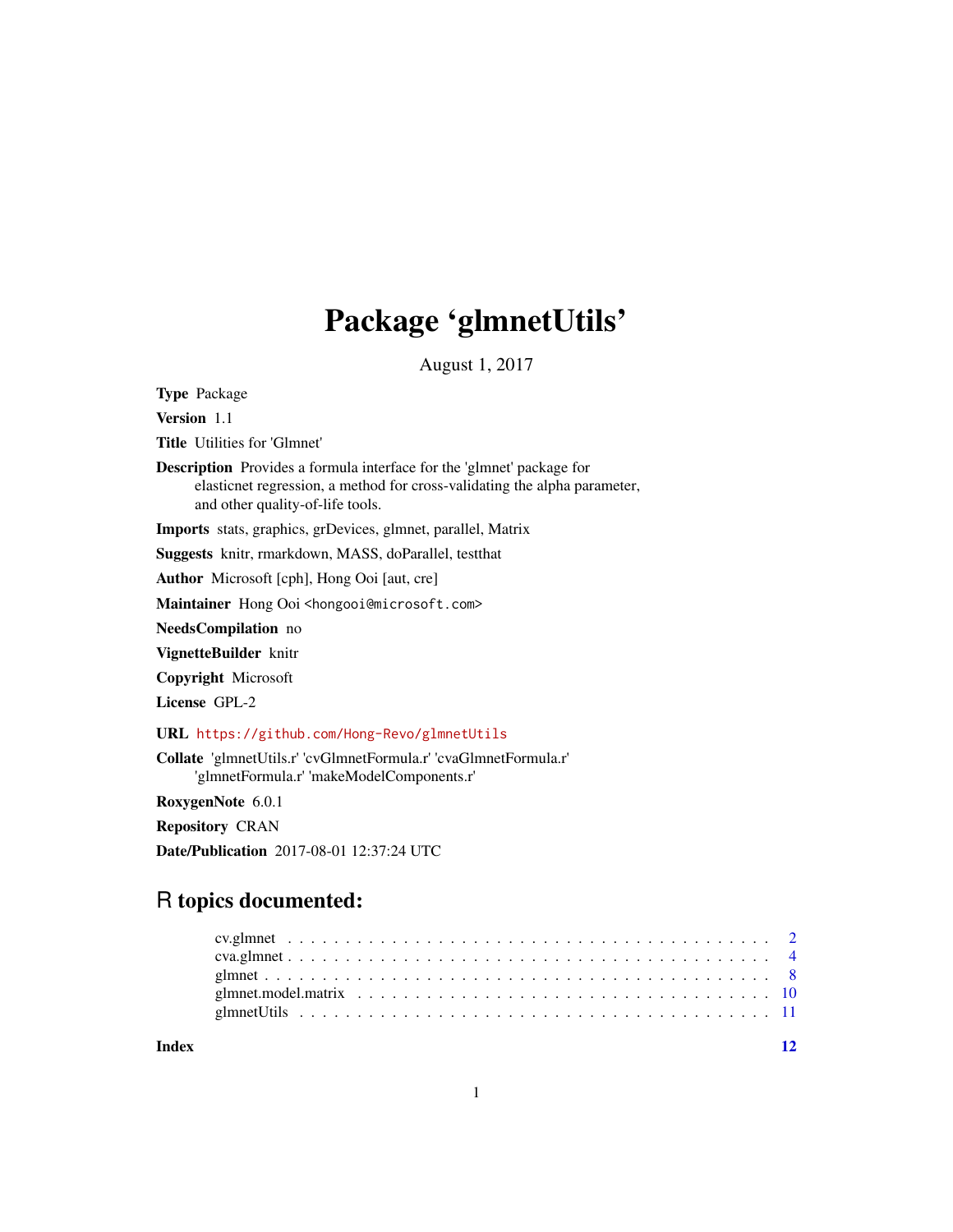<span id="page-1-0"></span>

# Description

Formula interface for elastic net cross-validation with cv.glmnet

# Usage

```
cv.glmnet(x, ...)
## Default S3 method:
cv.glmnet(x, y, ...)
## S3 method for class 'formula'
cv.glmnet(formula, data, alpha = 1, n folds = 10, ...,weights = NULL, offset = NULL, subset = NULL,
 na.action = getOption("na.action"), drop.unused.levels = FALSE,
 xlev = NULL, sparse = FALSE, use.model.frame = FALSE)
## S3 method for class 'cv.glmnet.formula'
predict(object, newdata, na.action = na.pass, ...)
## S3 method for class 'cv.glmnet.formula'
coef(object, ...)
## S3 method for class 'cv.glmnet.formula'
```
 $print(x, \ldots)$ 

# Arguments

| x       | For the default method, a matrix of predictor variables.                                                                                                                                                |
|---------|---------------------------------------------------------------------------------------------------------------------------------------------------------------------------------------------------------|
| .       | For cv.glmnet.formula and cv.glmnet.default, other arguments to be passed<br>to glmnet::cv.glmnet; for the predict and coef methods, arguments to be passed<br>to their counterparts in package glmnet. |
| у       | For the default method, a response vector or matrix (for a multinomial response).                                                                                                                       |
| formula | A model formula; interaction terms are allowed and will be expanded per the<br>usual rules for linear models.                                                                                           |
| data    | A data frame or matrix containing the variables in the formula.                                                                                                                                         |
| alpha   | The elastic net mixing parameter. See glmnet::glmnet for more details.                                                                                                                                  |
| nfolds  | The number of crossvalidation folds to use. See glmnet::cv.glmnet for more<br>details.                                                                                                                  |
| weights | An optional vector of case weights to be used in the fitting process. If missing,<br>defaults to an unweighted fit.                                                                                     |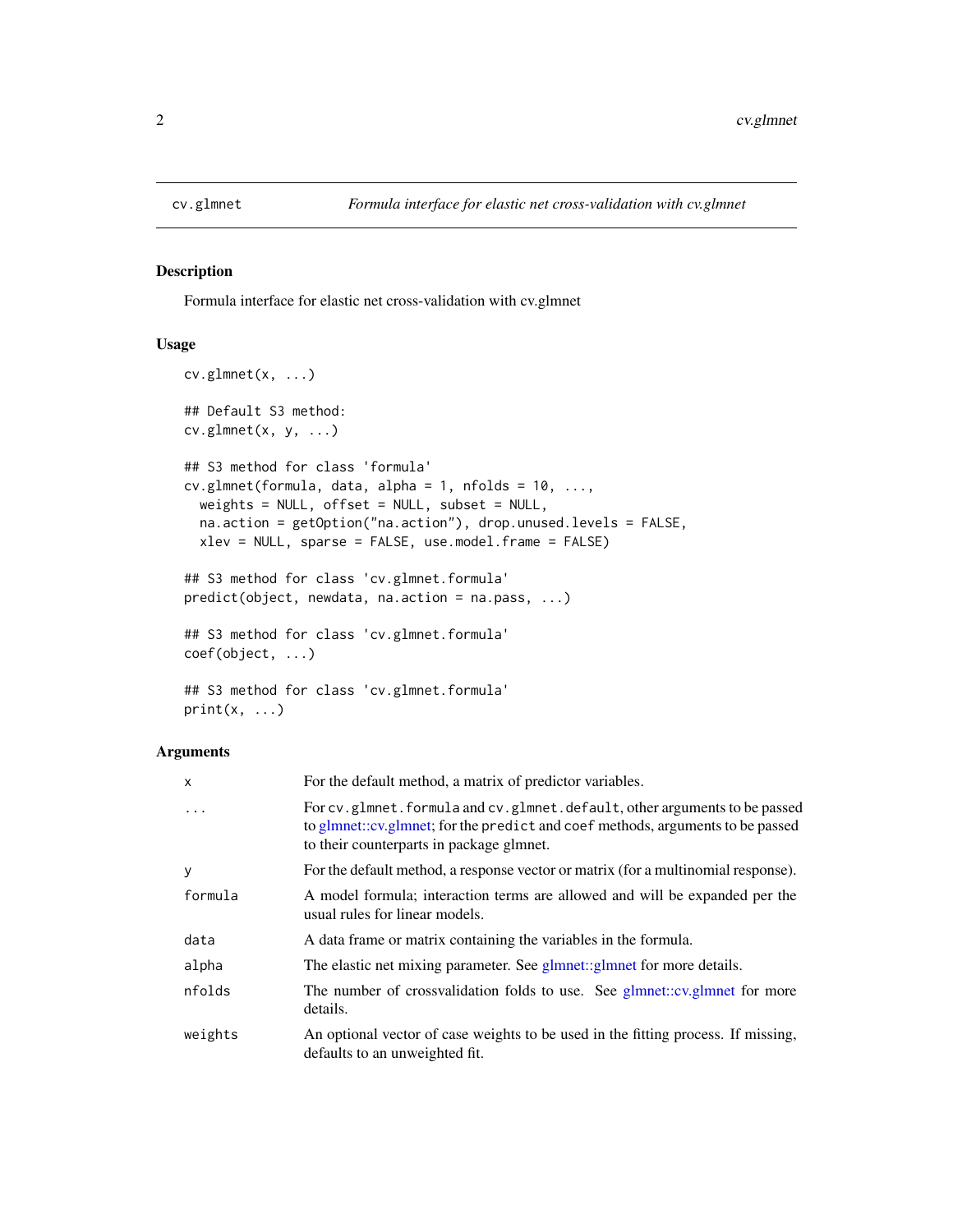### <span id="page-2-0"></span>cv.glmnet 3

| offset             | An optional vector of offsets, an a priori known component to be included in<br>the linear predictor.                                                                                                                                                                                     |  |  |  |  |  |  |
|--------------------|-------------------------------------------------------------------------------------------------------------------------------------------------------------------------------------------------------------------------------------------------------------------------------------------|--|--|--|--|--|--|
| subset             | An optional vector specifying the subset of observations to be used to fit the<br>model.                                                                                                                                                                                                  |  |  |  |  |  |  |
| na.action          | A function which indicates what should happen when the data contains missing<br>values. For the predict method, $na$ . $action = na$ . $pass will predict missing$<br>values with NA; na.omit or na.exclude will drop them.                                                               |  |  |  |  |  |  |
| drop.unused.levels |                                                                                                                                                                                                                                                                                           |  |  |  |  |  |  |
|                    | Should factors have unused levels dropped? Defaults to FALSE.                                                                                                                                                                                                                             |  |  |  |  |  |  |
| xlev               | A named list of character vectors giving the full set of levels to be assumed for<br>each factor.                                                                                                                                                                                         |  |  |  |  |  |  |
| sparse             | Should the model matrix be in sparse format? This can save memory when<br>dealing with many factor variables, each with many levels.                                                                                                                                                      |  |  |  |  |  |  |
| use.model.frame    |                                                                                                                                                                                                                                                                                           |  |  |  |  |  |  |
|                    | Should the base model. frame function be used when constructing the model<br>matrix? This is the standard method that most R modelling functions use, but<br>has some disadvantages. The default is to avoid model. frame and construct the<br>model matrix term-by-term; see discussion. |  |  |  |  |  |  |
| object             | For the predict and coef methods, an object of class cv.glmnet.formula.                                                                                                                                                                                                                   |  |  |  |  |  |  |
| newdata            | For the predict method, a data frame containing the observations for which to<br>calculate predictions.                                                                                                                                                                                   |  |  |  |  |  |  |

# Details

The cv.glmnet function in this package is an S3 generic with a formula and a default method. The former calls the latter, and the latter is simply a direct call to the cv.glmnet function in package glmnet. All the arguments to glmnet::cv.glmnet are (or should be) supported.

There are two ways in which the matrix of predictors can be generated. The default, with use model. frame = FALSE, is to process the additive terms in the formula independently. With wide datasets, this is much faster and more memory-efficient than the standard R approach which uses the model. frame and model.matrix functions. However, the resulting model object is not exactly the same as if the standard approach had been used; in particular, it lacks a bona fide [terms](#page-0-0) object. If you require interoperability with other packages that assume the standard model object structure, set use.model.frame = TRUE. See [discussion](#page-9-1) for more information on this topic.

The predict and coef methods are wrappers for the corresponding methods in the glmnet package. The former constructs a predictor model matrix from its newdata argument and passes that as the newx argument to glmnet:::predict.cv.glmnet.

# Value

For cv.glmnet.formula, an object of class cv.glmnet.formula. This is basically the same object created by glmnet::cv.glmnet, but with extra components to allow formula usage.

# See Also

[glmnet::cv.glmnet,](#page-0-0) [glmnet::predict.cv.glmnet,](#page-0-0) [glmnet::coef.cv.glmnet,](#page-0-0) [model.frame,](#page-0-0) [model.matrix](#page-0-0)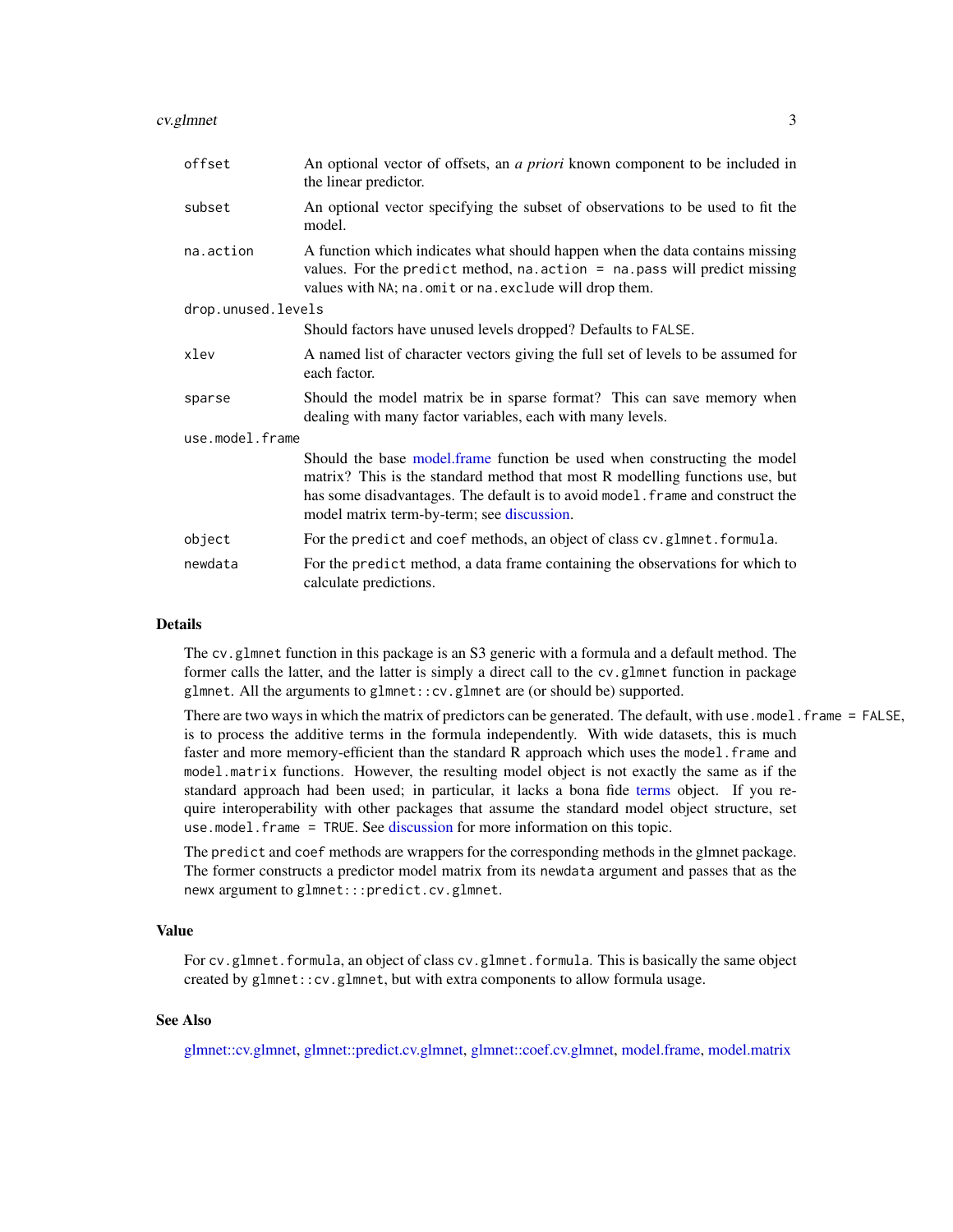# Examples

```
cv.glmnet(mpg ~ ., data=mtcars)
cv.glmnet(Species ~ ., data=iris, family="multinomial")
## Not run:
# Leukemia example dataset from Trevor Hastie's website
download.file("http://web.stanford.edu/~hastie/glmnet/glmnetData/Leukemia.RData",
              "Leukemia.RData")
load("Leukemia.Rdata")
leuk <- do.call(data.frame, Leukemia)
cv.glmnet(y ~ ., leuk, family="binomial")
## End(Not run)
```
<span id="page-3-1"></span>cva.glmnet *Do elastic net cross-validation for alpha and lambda simultaneously*

#### Description

Do elastic net cross-validation for alpha and lambda simultaneously

# Usage

```
cva.glmnet(x, ...)
## Default S3 method:
cva.glmnet(x, y, alpha = seq(0, 1, len = 11)^3,
  nfolds = 10, foldi = sample(nfolds, nrow(x), replace = TRUE), ...,outerParallel = NULL, checkInnerParallel = TRUE)
## S3 method for class 'formula'
cva.glmnet(formula, data, ..., weights = NULL,
  offset = NULL, subset = NULL, na.action = getOption("na.action"),
  drop.unused.levels = FALSE, xlev = NULL, sparse = FALSE,
  use.model.frame = FALSE)
## S3 method for class 'cva.glmnet'
predict(object, newx, alpha, which = match(TRUE,
  abs(object$alpha - alpha) < 1e-08), ...## S3 method for class 'cva.glmnet.formula'
predict(object, newdata, alpha,
  which = match(TRUE, abs(object$alpha - alpha) < 1e-08),
  na. action = na. pass, ...## S3 method for class 'cva.glmnet'
```
<span id="page-3-0"></span>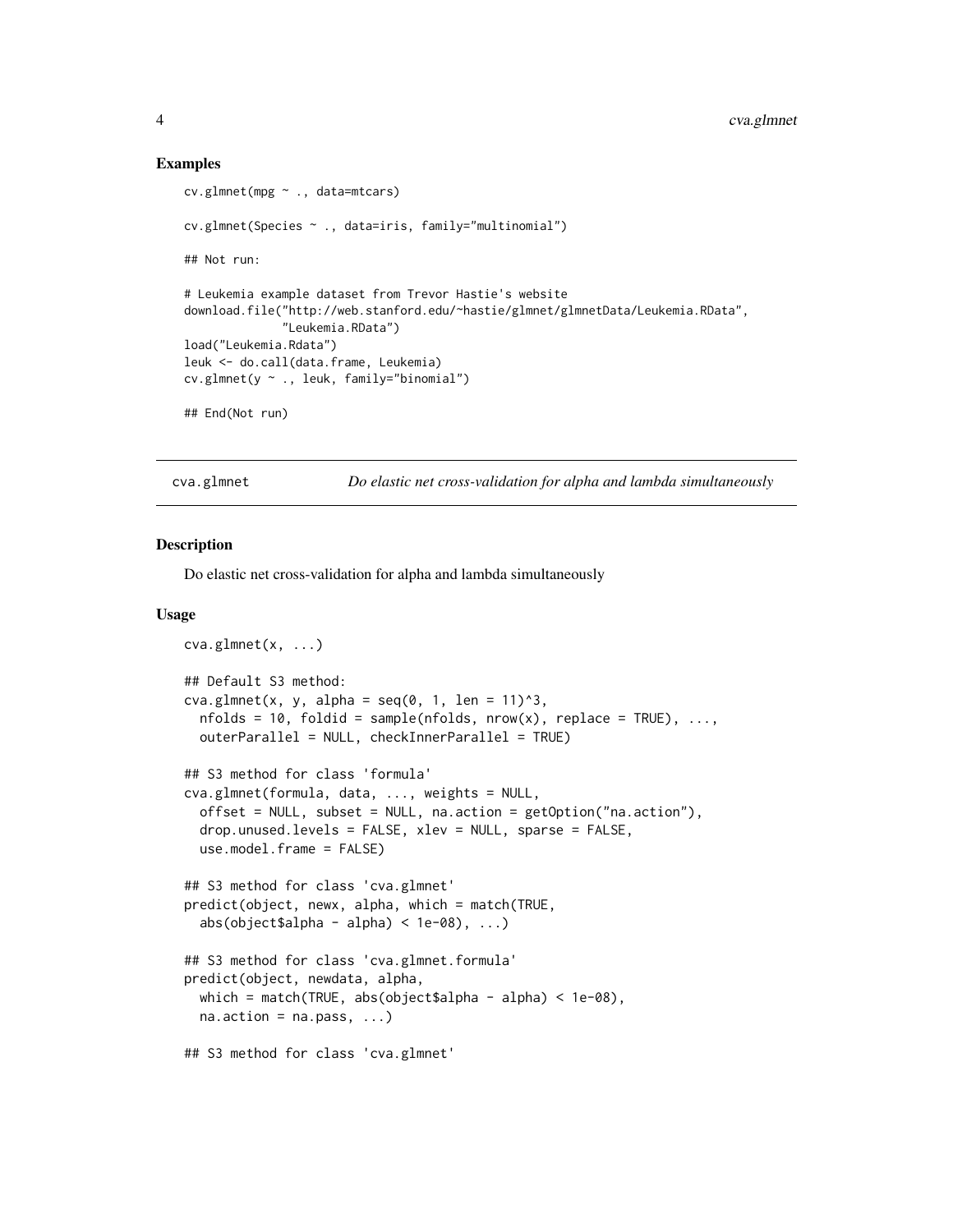# <span id="page-4-0"></span>cva.glmnet 5

```
coef(object, alpha, which = match(TRUE, abs(object$alpha
  - alpha) < 1e-08), ...)
## S3 method for class 'cva.glmnet.formula'
print(x, \ldots)## S3 method for class 'cva.glmnet'
plot(x, \ldots)minlossplot(x, ...)
## S3 method for class 'cva.glmnet'
minlossplot(x, ..., cv.type = c("1se", "min"))
```
# Arguments

| Χ                  | A matrix of predictor variables; or for the plotting methods, an object returned<br>by cva.glmnet.                                                                                                                                                                           |
|--------------------|------------------------------------------------------------------------------------------------------------------------------------------------------------------------------------------------------------------------------------------------------------------------------|
|                    | Further arguments to be passed to lower-level functions. In the case of cva.glmnet,<br>these arguments are passed to cv.glmnet; for predict and coef, they are<br>passed to predict.cv.glmnet; and for plot and minlossplot, to plot.                                        |
| У                  | A response vector or matrix (for a multinomial response).                                                                                                                                                                                                                    |
| alpha              | A vector of alpha values for which to do cross-validation. The default is a se-<br>quence of 11 values more closely spaced around alpha $= 0$ . For the predict and<br>coef methods, the specific value of alpha for which to return predictions/regression<br>coefficients. |
| nfolds             | The number of cross-validation folds to use. Defaults to 10.                                                                                                                                                                                                                 |
| foldid             | Vector of fold IDs for cross-validation. See glmnet::cv.glmnet.                                                                                                                                                                                                              |
| outerParallel      | Method of parallelising the outer loop over alpha. See 'Details' below. If NULL,<br>the loop is run sequentially.                                                                                                                                                            |
| checkInnerParallel |                                                                                                                                                                                                                                                                              |
|                    | If the outer loop is run in parallel, check that the inner loop over lambda will not<br>be in contention for cores.                                                                                                                                                          |
| formula            | A model formula; interaction terms are allowed and will be expanded per the<br>usual rules for linear models.                                                                                                                                                                |
| data               | A data frame or matrix containing the variables in the formula.                                                                                                                                                                                                              |
| weights            | An optional vector of case weights to be used in the fitting process. If missing,<br>defaults to an unweighted fit.                                                                                                                                                          |
| offset             | An optional vector of offsets, an a priori known component to be included in<br>the linear predictor.                                                                                                                                                                        |
| subset             | An optional vector specifying the subset of observations to be used to fit the<br>model.                                                                                                                                                                                     |
| na.action          | A function which indicates what should happen when the data contains missing<br>values. For the predict method, na. $action = na.pass will predict missing$<br>values with NA; na.omit or na.exclude will drop them.                                                         |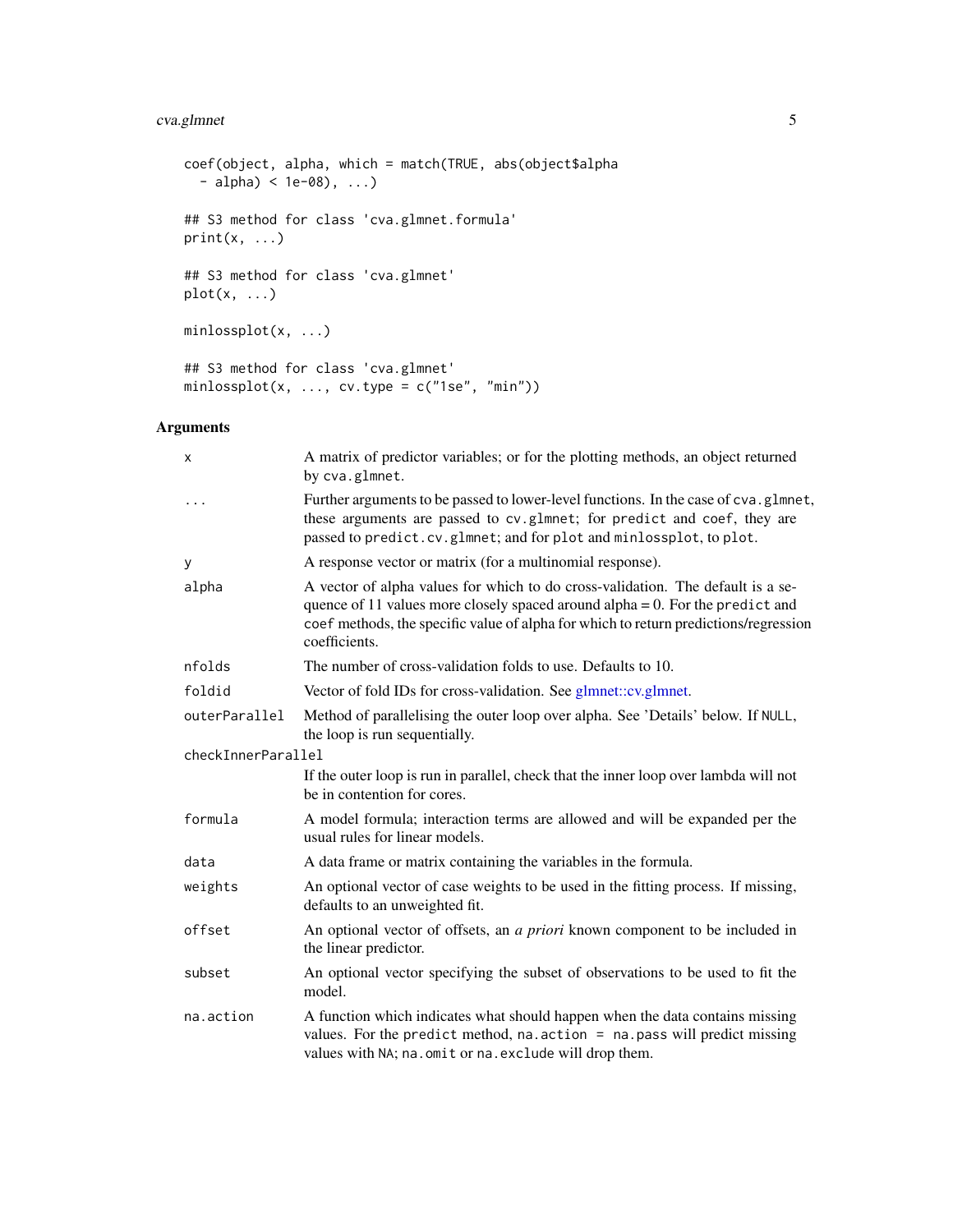<span id="page-5-0"></span>

| drop.unused.levels |                                                                                                                                                                                                                                                                                          |
|--------------------|------------------------------------------------------------------------------------------------------------------------------------------------------------------------------------------------------------------------------------------------------------------------------------------|
|                    | Should factors have unused levels dropped? Defaults to FALSE.                                                                                                                                                                                                                            |
| xlev               | A named list of character vectors giving the full set of levels to be assumed for<br>each factor.                                                                                                                                                                                        |
| sparse             | Should the model matrix be in sparse format? This can save memory when<br>dealing with many factor variables, each with many levels.                                                                                                                                                     |
| use.model.frame    |                                                                                                                                                                                                                                                                                          |
|                    | Should the base model.frame function be used when constructing the model<br>matrix? This is the standard method that most R modelling functions use, but<br>has some disadvantages. The default is to avoid model. frame and construct the<br>model matrix term-by-term; see discussion. |
| object             | For the predict and coef methods, an object returned by cva.glmnet.                                                                                                                                                                                                                      |
| newx               | For the predict method, a matrix of predictor variables.                                                                                                                                                                                                                                 |
| which              | An alternative way of specifying alpha; the index number of the desired value<br>within the alpha vector. If both which and alpha are supplied, the former takes<br>precedence.                                                                                                          |
| newdata            | For the predict and coef methods, a data frame containing the observations<br>for which to calculate predictions.                                                                                                                                                                        |
| cv.type            | For minlossplot, which cross-validated loss value to plot for each value of<br>alpha. This can be either "min" which is the minimum loss, or "1se" which is<br>the highest loss within 1 standard error of the minimum. The default is "1se".                                            |

# Details

The cva.glmnet function does simultaneous cross-validation for both the alpha and lambda parameters in an elastic net model. The procedure is as outlined in the documentation for [glm](#page-0-0)[net::cv.glmnet:](#page-0-0) it creates a vector foldid allocating the observations into folds, and then calls cv.glmnet in a loop over different values of alpha, but the same values of foldid each time.

Optionally this loop over alpha can be parallelised; currently, cva.glmnet knows about two methods of doing so:

- Via [parLapply](#page-0-0) in the parallel package. To use this, set outerParallel to a valid cluster object created by [makeCluster.](#page-0-0)
- Via rxExec as supplied by Microsoft R Server's RevoScaleR package. To use this, set outerParallel to a valid compute context created by RxComputeContext, or a character string specifying such a context.

If the outer loop is run in parallel, cva.glmnet can check if the inner loop (over lambda) is also set to run in parallel, and disable this if it would lead to contention for cores. This is done if it is likely that the parallelisation is local on a multicore machine, ie if outerParallel is a SOCKcluster object running on "localhost", or if the RevoScaleR compute context is local parallel.

There are two ways in which the matrix of predictors can be generated. The default, with use.model.frame = FALSE, is to process the additive terms in the formula independently. With wide datasets, this is much faster and more memory-efficient than the standard R approach which uses the model. frame and model.matrix functions. However, the resulting model object is not exactly the same as if the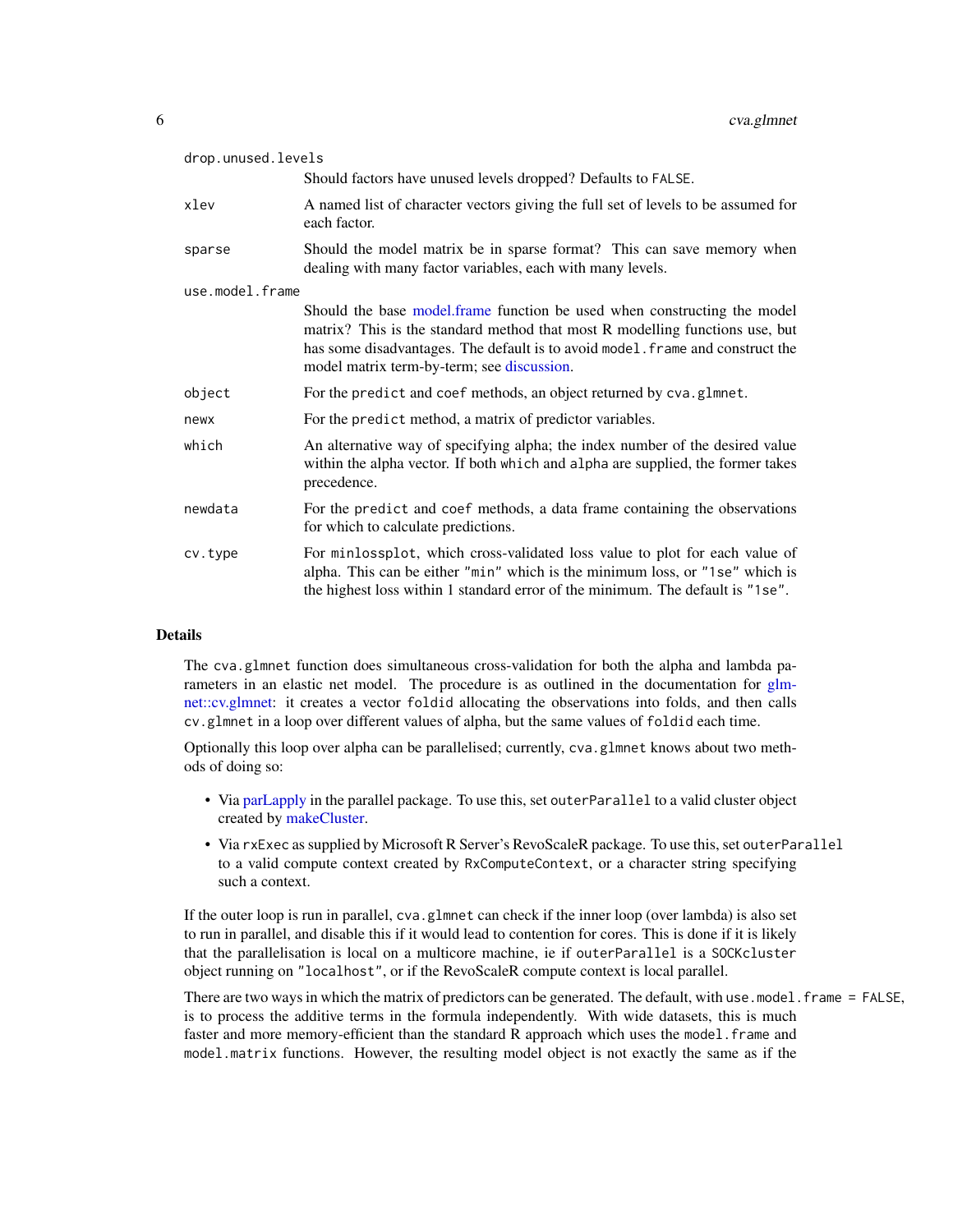### <span id="page-6-0"></span>cva.glmnet 7

standard approach had been used; in particular, it lacks a bona fide [terms](#page-0-0) object. If you require interoperability with other packages that assume the standard model object structure, set use.model.frame = TRUE. See [discussion](#page-9-1) for more information on this topic.

The predict method computes predictions for a specific alpha value given a cva.glmnet object. It looks up the supplied alpha (possibly supplied indirectly via the which argument) in the object's stored alpha vector, and calls glmnet:::predict.cv.glmnet on the corresponding cv.glmnet fit. All the arguments to that function are (or should be) supported.

The coef method is similar, returning the coefficients for the selected alpha value via glmnet:::coef.cv.glmnet.

The plot method for cva.glmnet objects plots the average cross-validated loss by lambda, for each value of alpha. Each line represents one cv.glmnet fit, corresponding to one value of alpha. Note that the specific lambda values can vary substantially by alpha.

The minlossplot function gives the best (lowest) cross-validated loss for each value of alpha.

#### Value

For cva.glmnet.default, an object of class cva.glmnet. This is a list containing the following:

- alpha The vector of alpha values
- nfolds The number of folds
- modlist A list of cv.glmnet objects, containing the cross-validation results for each value of alpha

The function cva.glmnet.formula adds a few more components to the above, to facilitate working with formulas.

For the predict method, a vector or matrix of predicted values.

For the coef method, a vector of regularised regression coefficients.

#### See Also

[glmnet::cv.glmnet](#page-0-0) [glmnet::predict.cv.glmnet,](#page-0-0) [glmnet::coef.cv.glmnet](#page-0-0) [cva.glmnet,](#page-3-1) [glmnet::cv.glmnet,](#page-0-0) [plot](#page-0-0)

# Examples

```
cva <- cva.glmnet(mpg ~ ., data=mtcars)
predict(cva, mtcars, alpha=1)
```
## Not run:

```
# Leukemia example dataset from Trevor Hastie's website
download.file("http://web.stanford.edu/~hastie/glmnet/glmnetData/Leukemia.RData",
              "Leukemia.RData")
load("Leukemia.Rdata")
leuk <- do.call(data.frame, Leukemia)
leuk.cva <- cva.glmnet(y ~ ., leuk, family="binomial")
leuk.pred <- predict(leuk.cva, leuk, which=6)
```
## End(Not run)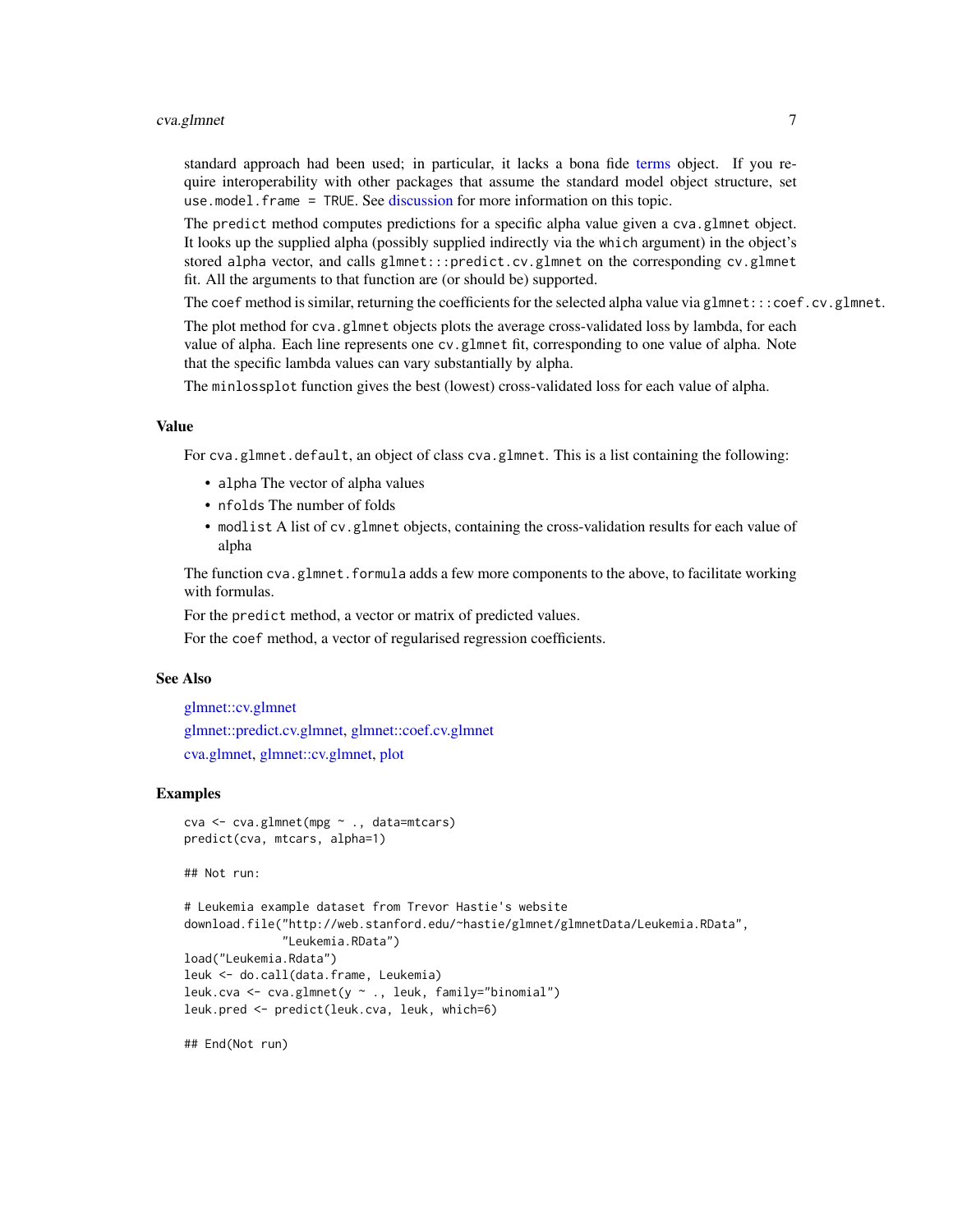<span id="page-7-0"></span>

# Description

Formula interface for elastic net modelling with glmnet

# Usage

```
glmnet(x, \ldots)## Default S3 method:
glmnet(x, y, ...)## S3 method for class 'formula'
glmnet(formula, data, alpha = 1, ..., weights = NULL,offset = NULL, subset = NULL, na.action = getOption("na.action"),
  drop.unused.levels = FALSE, xlev = NULL, sparse = FALSE,
  use.model.frame = FALSE)
## S3 method for class 'glmnet.formula'
predict(object, newdata, offset = NULL,
  na. action = na. pass, ...## S3 method for class 'glmnet.formula'
coef(object, ...)
## S3 method for class 'glmnet.formula'
print(x, \text{ digits} = max(3, \text{ getOption("digits")} - 3),print.deviance.ratios = FALSE, ...)
```
# Arguments

| $\mathsf{x}$ | For the default method, a matrix of predictor variables.                                                                                                                                         |
|--------------|--------------------------------------------------------------------------------------------------------------------------------------------------------------------------------------------------|
| $\ddots$ .   | For glmnet. formula and glmnet. default, other arguments to be passed to<br>glmnet::glmnet; for the predict and coef methods, arguments to be passed to<br>their counterparts in package glmnet. |
| <b>y</b>     | For the default method, a response vector or matrix (for a multinomial response).                                                                                                                |
| formula      | A model formula; interaction terms are allowed and will be expanded per the<br>usual rules for linear models.                                                                                    |
| data         | A data frame or matrix containing the variables in the formula.                                                                                                                                  |
| alpha        | The elastic net mixing parameter. See glmnet::glmnet for more details.                                                                                                                           |
| weights      | An optional vector of case weights to be used in the fitting process. If missing,<br>defaults to an unweighted fit.                                                                              |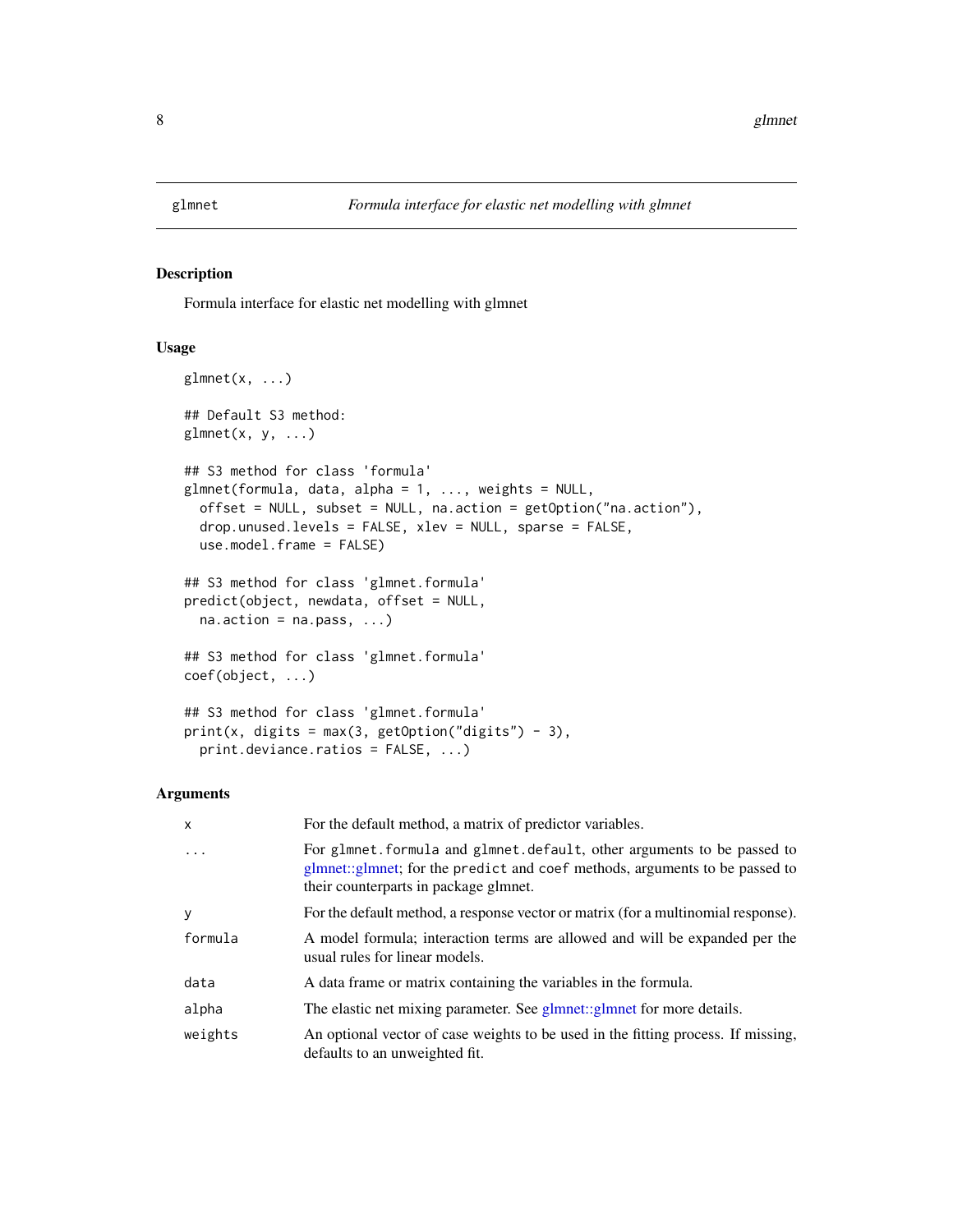### <span id="page-8-0"></span>glmnet to the set of the set of the set of the set of the set of the set of the set of the set of the set of the set of the set of the set of the set of the set of the set of the set of the set of the set of the set of the

| offset                | An optional vector of offsets, an <i>a priori</i> known component to be included in<br>the linear predictor.                                                                                                                                                                             |
|-----------------------|------------------------------------------------------------------------------------------------------------------------------------------------------------------------------------------------------------------------------------------------------------------------------------------|
| subset                | An optional vector specifying the subset of observations to be used to fit the<br>model.                                                                                                                                                                                                 |
| na.action             | A function which indicates what should happen when the data contains missing<br>values. For the predict method, $na$ . $action = na$ . $pass will predict missing$<br>values with NA; na.omit or na.exclude will drop them.                                                              |
| drop.unused.levels    |                                                                                                                                                                                                                                                                                          |
|                       | Should factors have unused levels dropped? Defaults to FALSE.                                                                                                                                                                                                                            |
| xlev                  | A named list of character vectors giving the full set of levels to be assumed for<br>each factor.                                                                                                                                                                                        |
| sparse                | Should the model matrix be in sparse format? This can save memory when<br>dealing with many factor variables, each with many levels.                                                                                                                                                     |
| use.model.frame       |                                                                                                                                                                                                                                                                                          |
|                       | Should the base model.frame function be used when constructing the model<br>matrix? This is the standard method that most R modelling functions use, but<br>has some disadvantages. The default is to avoid model. frame and construct the<br>model matrix term-by-term; see discussion. |
| object                | For the predict and coef methods, an object of class glmnet. formula.                                                                                                                                                                                                                    |
| newdata               | For the predict method, a data frame containing the observations for which to<br>calculate predictions.                                                                                                                                                                                  |
| digits                | Significant digits in printed output.                                                                                                                                                                                                                                                    |
| print.deviance.ratios |                                                                                                                                                                                                                                                                                          |
|                       | Whether to print the table of deviance ratios, as per glmnet::print.glmnet.                                                                                                                                                                                                              |

# Details

The glmnet function in this package is an S3 generic with a formula and a default method. The former calls the latter, and the latter is simply a direct call to the glmnet function in package glmnet. All the arguments to glmnet::glmnet are (or should be) supported.

There are two ways in which the matrix of predictors can be generated. The default, with use model. frame = FALSE, is to process the additive terms in the formula independently. With wide datasets, this is much faster and more memory-efficient than the standard R approach which uses the model. frame and model.matrix functions. However, the resulting model object is not exactly the same as if the standard approach had been used; in particular, it lacks a bona fide [terms](#page-0-0) object. If you require interoperability with other packages that assume the standard model object structure, set use.model.frame = TRUE. See [discussion](#page-9-1) for more information on this topic.

The predict and coef methods are wrappers for the corresponding methods in the glmnet package. The former constructs a predictor model matrix from its newdata argument and passes that as the newx argument to glmnet:::predict.glmnet.

# Value

For glmnet.formula, an object of class glmnet.formula. This is basically the same object created by glmnet::glmnet, but with extra components to allow formula usage.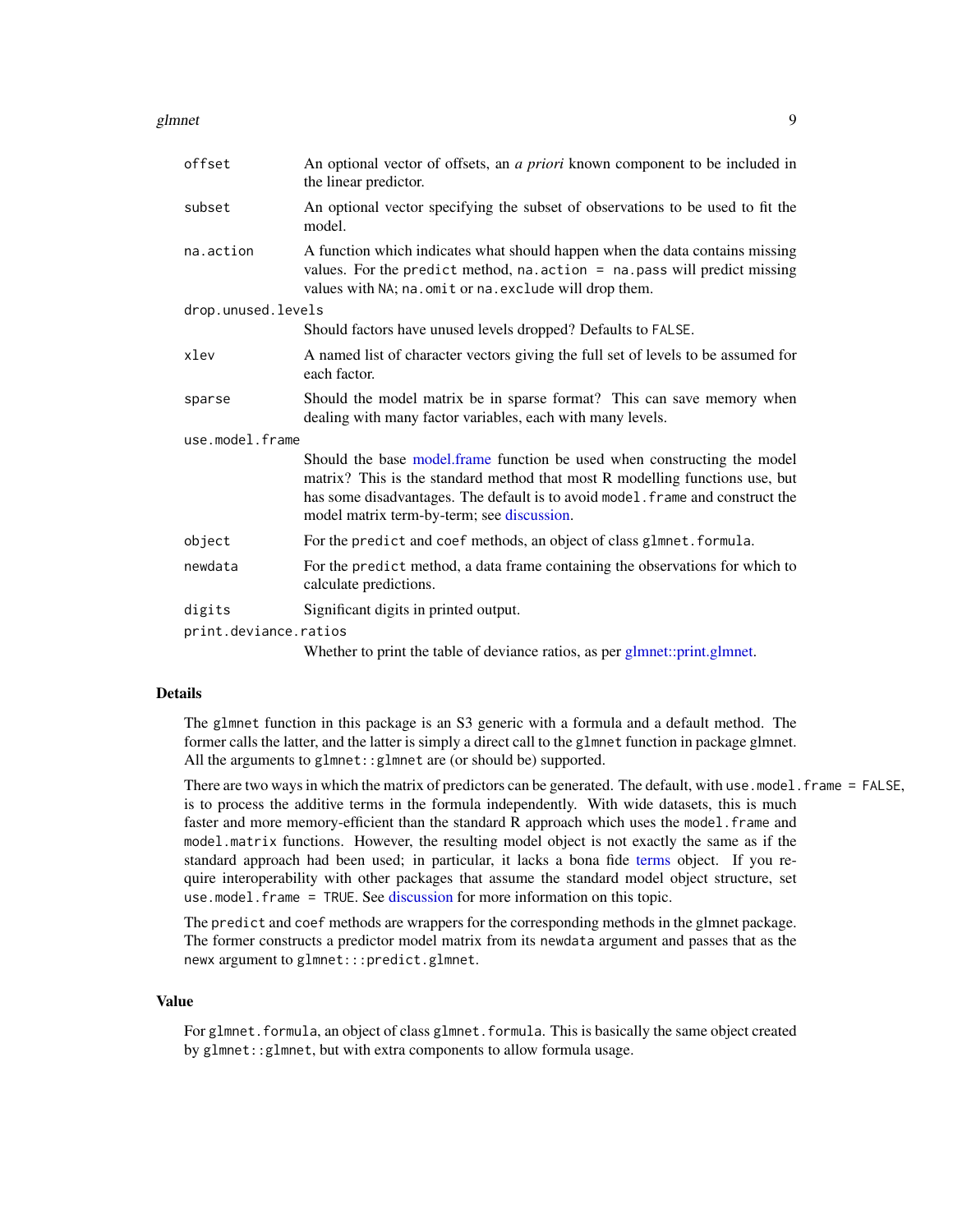# See Also

[glmnet::glmnet,](#page-0-0) [glmnet::predict.glmnet,](#page-0-0) [glmnet::coef.glmnet,](#page-0-0) [model.frame,](#page-0-0) [model.matrix](#page-0-0)

# Examples

```
glmnet(mpg ~ ., data=mtcars)
glmnet(Species ~ ., data=iris, family="multinomial")
## Not run:
# Leukemia example dataset from Trevor Hastie's website
download.file("http://web.stanford.edu/~hastie/glmnet/glmnetData/Leukemia.RData",
              "Leukemia.RData")
load("Leukemia.Rdata")
leuk <- do.call(data.frame, Leukemia)
glmnet(y ~ ., leuk, family="binomial")
## End(Not run)
```
<span id="page-9-1"></span>glmnet.model.matrix *Model matrix options for glmnet*

# Description

This page describes the options available for generating the model matrix.

#### Details

There are two ways in which glmnetUtils can generate a model matrix out of a formula and data frame. The first is to use the standard R machinery comprising [model.framea](#page-0-0)nd [model.matrix;](#page-0-0) and the second is to build the matrix one variable at a time. These options are discussed and contrasted below.

### Using model.frame

This is the simpler option, and the one that is most compatible with other R modelling functions. The model.frame function takes a formula and data frame and returns a *model frame*: a data frame with special information attached that lets R make sense of the terms in the formula. For example, if a formula includes an interaction term, the model frame will specify which columns in the data relate to the interaction, and how they should be treated. Similarly, if the formula includes expressions like  $exp(x)$  or  $I(x^2)$  on the RHS, model. frame will evaluate these expressions and include them in the output.

The major disadvantage of using model. frame is that it generates a [terms](#page-0-0) object, which encodes how variables and interactions are organised. One of the attributes of this object is a matrix with one row per variable, and one column per main effect and interaction. At minimum, this is (approximately) a  $p \times p$  square matrix where p is the number of main effects in the model. For wide datasets with  $p > 10000$ , this matrix can approach or exceed a gigabyte in size. Even if there is

<span id="page-9-0"></span>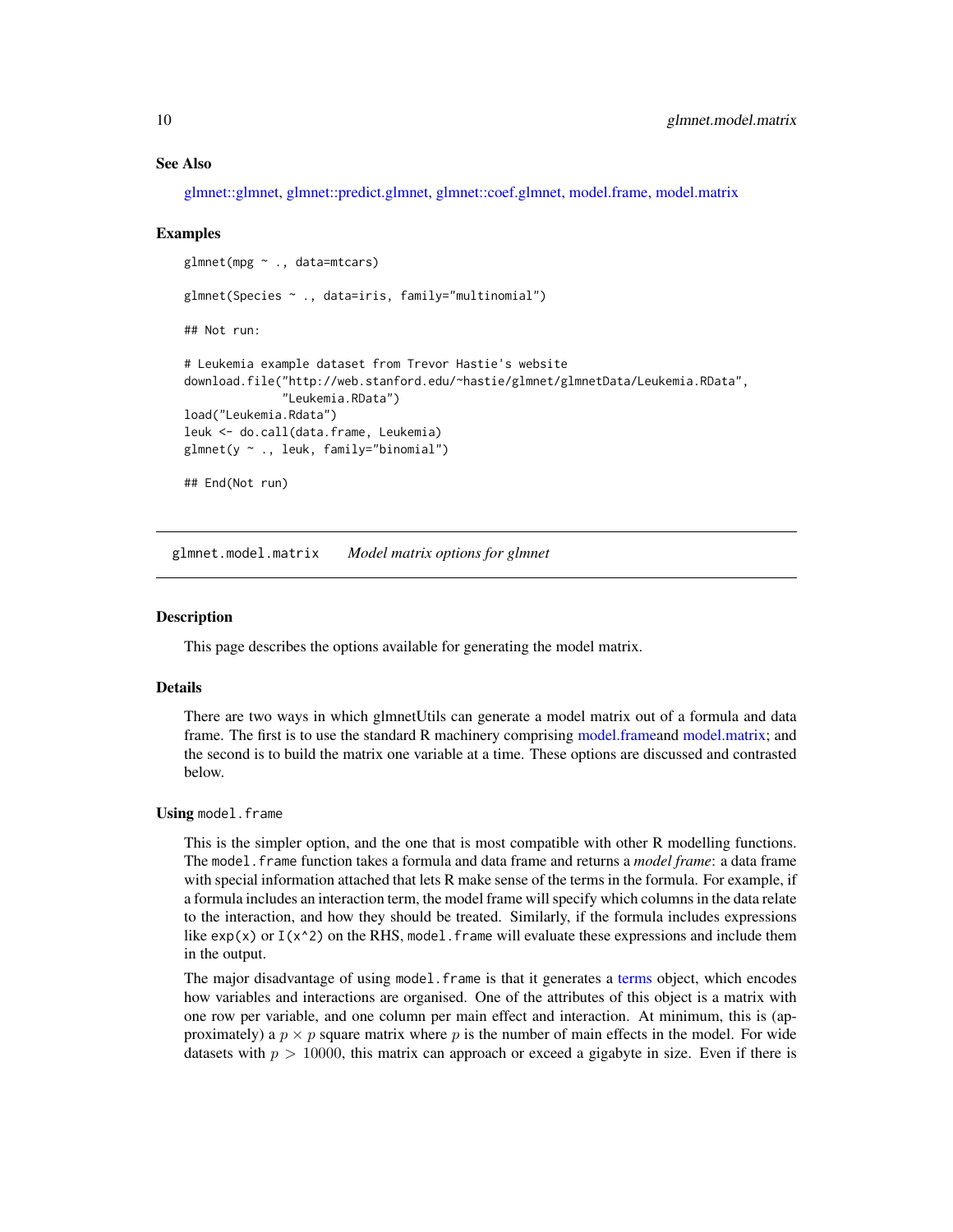### <span id="page-10-0"></span>glmnetUtils 2002 and 2003 and 2008 and 2008 and 2008 and 2008 and 2008 and 2008 and 2008 and 2008 and 2008 and 2008 and 2008 and 2008 and 2008 and 2008 and 2008 and 2008 and 2008 and 2008 and 2008 and 2008 and 2008 and 200

enough memory to store such an object, generating the model matrix can take a significant amount of time.

Another issue with the standard R approach is the treatment of factors. Normally, model.matrix will turn an N-level factor into an indicator matrix with  $N - 1$  columns, with one column being dropped. This is necessary for unregularised models as fit with lm and glm, since the full set of  $N$  columns is linearly dependent. With the usual [treatment contrasts,](#page-0-0) the interpretation is that the dropped column represents a baseline level, while the coefficients for the other columns represent the difference in the response relative to the baseline.

This may not be appropriate for a regularised model as fit with glmnet. The regularisation procedure shrinks the coefficients towards zero, which forces the estimated differences from the baseline to be smaller. But this only makes sense if the baseline level was chosen beforehand, or is otherwise meaningful as a default; otherwise it is effectively making the levels more similar to an arbitrarily chosen level.

# Manually building the model matrix

To deal with the problems above, glmnetUtils by default will avoid using model.frame, instead building up the model matrix term-by-term. This avoids the memory cost of creating a terms object, and can be noticeably faster than the standard approach. It will also include one column in the model matrix for *all* levels in a factor; that is, no baseline level is assumed. In this situation, the coefficients represent differences from the overall mean response, and shrinking them to zero *is* meaningful (usually).

This works in an additive fashion, ie the formula  $\sim a + b:c + d\star e$  is treated as consisting of three terms,  $a, b$ : c and  $d * e$  each of which is processed independently of the others. A dot in the formula includes all main effect terms, ie  $\sim$  . + a:b + f(x) expands to  $\sim$  a + b + x + a:b + f(x) (assuming a, b and x are the only columns in the data). Note that a formula like  $\sim$  (a + b) + (c + d) will be treated as two terms,  $a + b$  and  $c + d$ .

The code can handle fairly complex formulas, but it is not as sophisticated as base model.frame and model.matrix. In particular, terms that are to be *omitted* from the model must be at the end of the formula:  $\sim$  . - c works, but not  $\sim$  -c + ..

glmnetUtils *Utilities for glmnet*

# Description

Some quality-of-life functions to streamline the process of fitting elastic net models with the glmnet package, specifically:

- glmnet.formula provides a formula/data frame interface to glmnet.
- cv.glmnet.formula does a similar thing for cv.glmnet.
- Methods for predict and coef for both the above.
- A function cva.glmnet to choose both the alpha and lambda parameters via cross-validation, following the approach described in the help page for cv.glmnet. Optionally does the crossvalidation in parallel.
- Methods for plot, predict and coef for the above.